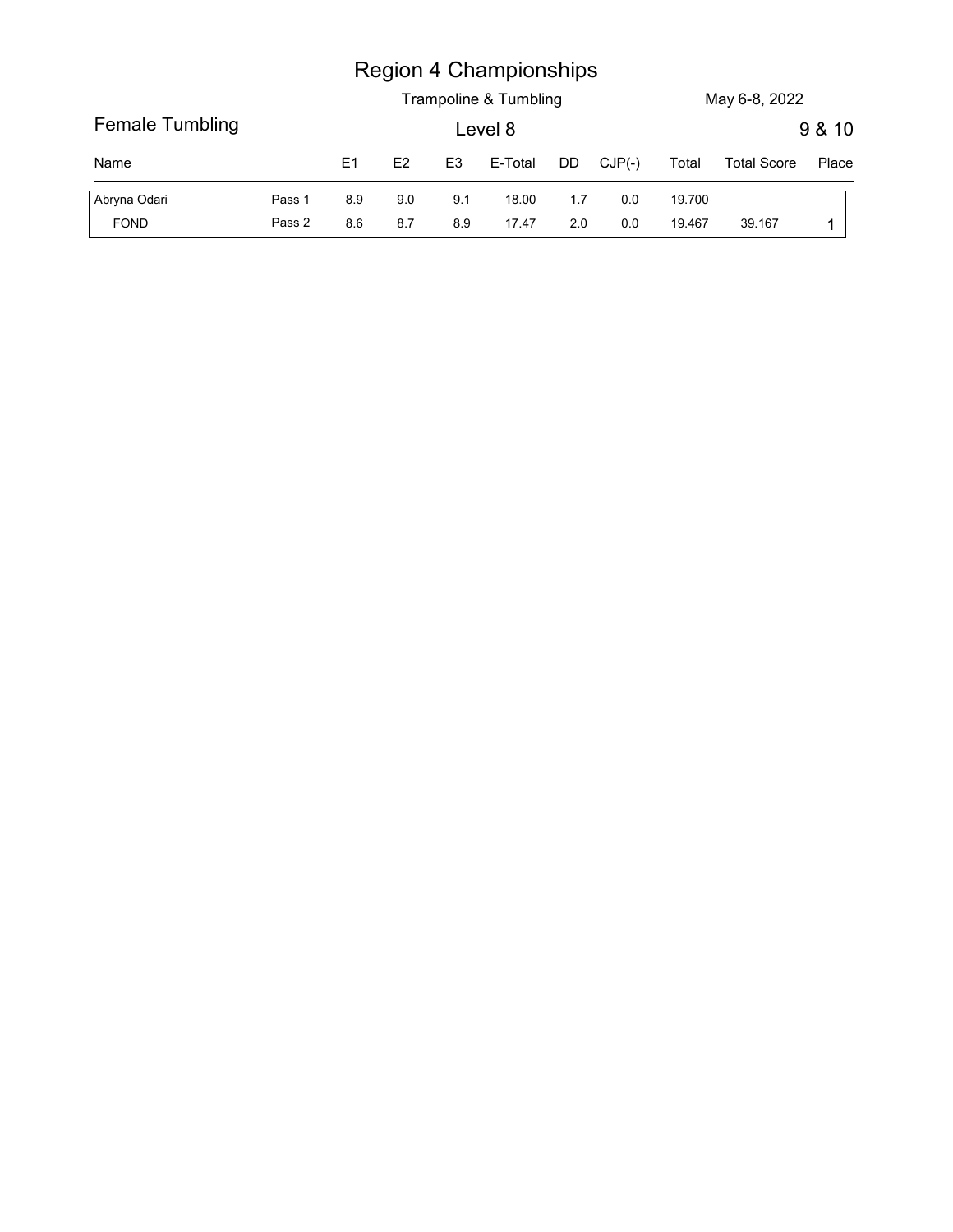|                        |        |           |                |                | <b>Region 4 Championships</b>    |         |          |        |                    |                |
|------------------------|--------|-----------|----------------|----------------|----------------------------------|---------|----------|--------|--------------------|----------------|
| <b>Female Tumbling</b> |        |           |                |                | Trampoline & Tumbling<br>Level 8 |         |          |        | May 6-8, 2022      | 11 & 12        |
|                        |        |           |                |                |                                  |         |          |        |                    |                |
| Name                   |        | E1        | E <sub>2</sub> | E <sub>3</sub> | E-Total                          | DD      | $CJP(-)$ | Total  | <b>Total Score</b> | Place          |
| Lauren Hohulin         | Pass 1 | 8.7       | 9.0            | 9.0            | 17.80                            | 1.8     | 0.0      | 19.600 |                    |                |
| <b>CIGA</b>            | Pass 2 | 8.8       | 8.9            | 9.0            | 17.80                            | 2.1     | 0.0      | 19.900 | 39.500             | -1             |
| Makenna Dammeier       | Pass 1 | 8.8       | 8.8            | 8.9            | 17.67                            | 1.6     | 0.0      | 19.267 |                    |                |
| DeVeau                 | Pass 2 | 8.5       | 8.6            | $8.8\,$        | 17.27                            | 1.9     | $0.0\,$  | 19.167 | 38.433             | $\overline{c}$ |
| Eva Zambo              | Pass 1 | 8.5       | 8.6            | 8.5            | 17.07                            | 1.8     | 0.0      | 18.867 |                    |                |
| Midwest                | Pass 2 | 8.2       | 8.7            | 8.7            | 17.07                            | 2.1     | 0.0      | 19.167 | 38.033             | $\mathfrak{S}$ |
| talulla Schlemer       | Pass 1 | 8.9       | 8.7            | 8.8            | 17.60                            | 1.6     | 0.0      | 19.200 |                    |                |
| <b>Kris Pow</b>        | Pass 2 | 8.3       | 8.1            | 8.5            | 16.60                            | 1.9     | 0.0      | 18.500 | 37.700             | 4              |
| Audrey Barnard         | Pass 1 | 8.4       | 8.5            | 8.7            | 17.07                            | 1.7     | $0.0\,$  | 18.767 |                    |                |
| DeVeau                 | Pass 2 | $8.3\,$   | $\bf 8.2$      | $\bf 8.5$      | 16.67                            | $2.0\,$ | $0.0\,$  | 18.667 | 37.433             | 5              |
| Ella Odle              | Pass 1 | $8.7\,$   | $\bf 8.5$      | $\bf 8.8$      | 17.33                            | 1.6     | $0.0\,$  | 18.933 |                    |                |
| Kris Pow               | Pass 2 | $\bf 8.5$ | $8.0\,$        | 8.4            | 16.60                            | $2.0\,$ | 0.4      | 18.200 | 37.133             | $6\,$          |
| Stella Teeter          | Pass 1 | 8.1       | $\bf 8.2$      | $\bf 8.4$      | 16.47                            | 1.6     | $0.0\,$  | 18.067 |                    |                |
| Helix                  | Pass 2 | $8.5\,$   | $8.3\,$        | 8.5            | 16.87                            | 1.9     | $0.0\,$  | 18.767 | 36.833             | 7              |
| Adison Ziccardi        | Pass 1 | $7.8\,$   | 7.6            | $8.0\,$        | 15.60                            | $1.2\,$ | $2.0\,$  | 14.800 |                    |                |
| Midwest                | Pass 2 | $8.3\,$   | 7.9            | 8.7            | 16.60                            | $2.0\,$ | $0.0\,$  | 18.600 | 33.400             | 8              |
| Zoey Alilovich         | Pass 1 | $7.8\,$   | $7.4$          | $7.8$          | 15.33                            | 1.6     | $0.0\,$  | 16.933 |                    |                |
| Midwest                | Pass 2 | $6.6\,$   | $6.7\,$        | 7.1            | 13.60                            | 1.9     | $0.0\,$  | 15.500 | 32.433             | 9              |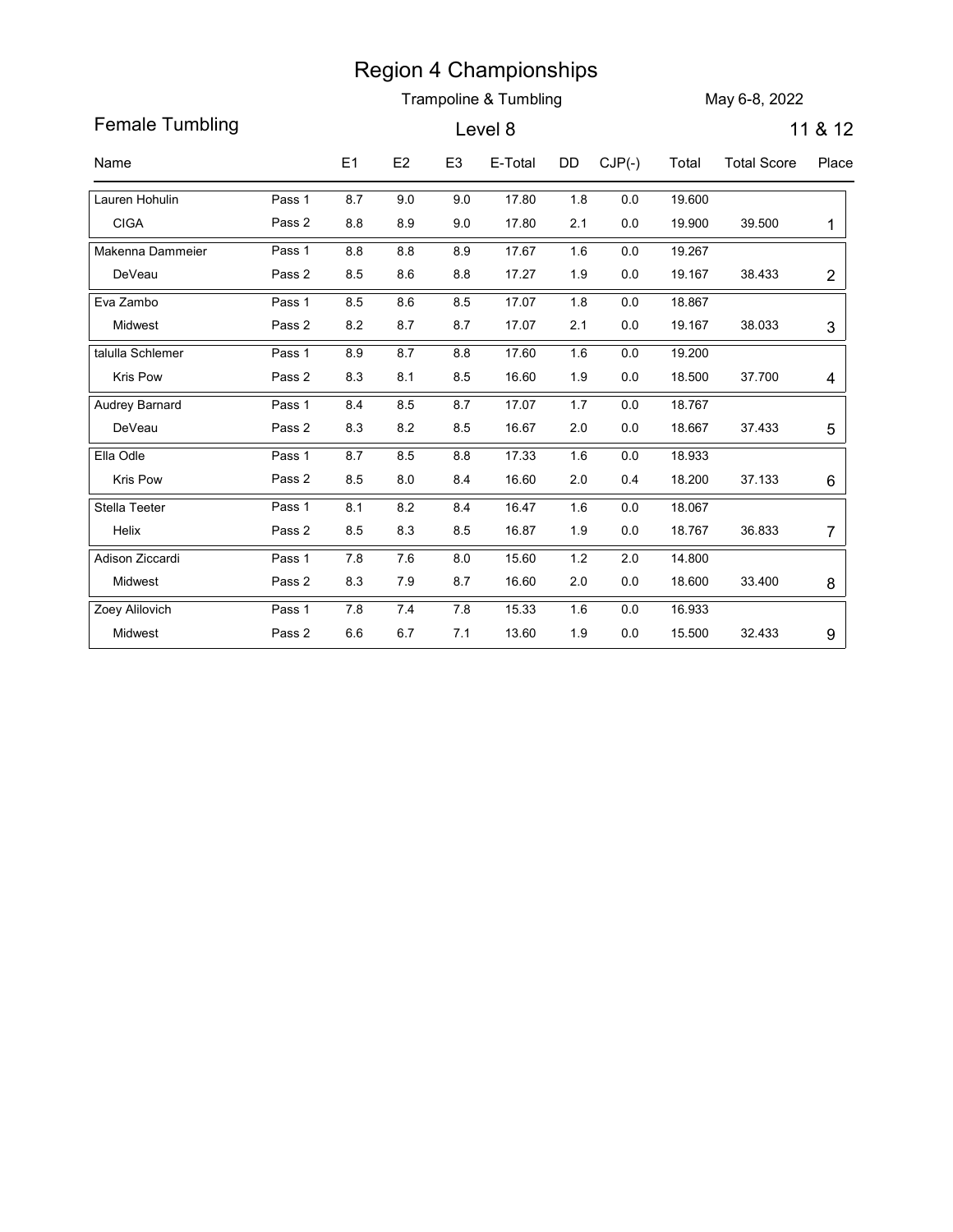|                        |        |                |         |                | <b>Region 4 Championships</b> |         |          |        |                    |                |
|------------------------|--------|----------------|---------|----------------|-------------------------------|---------|----------|--------|--------------------|----------------|
|                        |        |                |         |                | Trampoline & Tumbling         |         |          |        | May 6-8, 2022      |                |
| <b>Female Tumbling</b> |        |                |         |                | Level 8                       |         |          |        |                    | 13 & 14        |
| Name                   |        | E <sub>1</sub> | E2      | E <sub>3</sub> | E-Total                       | DD      | $CJP(-)$ | Total  | <b>Total Score</b> | Place          |
| Kyndal Hattan          | Pass 1 | 9.3            | 8.6     | 8.8            | 17.80                         | 1.8     | 0.0      | 19.600 |                    |                |
| <b>CIGA</b>            | Pass 2 | 9.0            | 8.7     | 9.0            | 17.80                         | 2.1     | 0.0      | 19.900 | 39.500             | 1              |
| Allisyn Weiss          | Pass 1 | 9.0            | 9.1     | 9.1            | 18.13                         | 1.8     | 0.0      | 19.933 |                    |                |
| Skywalk                | Pass 2 | 8.5            | 8.5     | 8.5            | 17.00                         | 2.1     | 0.4      | 18.700 | 38.633             | $\overline{c}$ |
| Addison Karagias       | Pass 1 | 8.8            | 8.7     | 8.6            | 17.40                         | 1.8     | 0.0      | 19.200 |                    |                |
| Midwest                | Pass 2 | 8.4            | 8.5     | 8.8            | 17.13                         | $2.0\,$ | 0.0      | 19.133 | 38.333             | 3              |
| Kira New               | Pass 1 | 8.3            | 8.6     | 8.4            | 16.87                         | 1.8     | 0.0      | 18.667 |                    |                |
| TheFlip                | Pass 2 | 8.5            | 8.3     | $8.2\,$        | 16.67                         | 2.8     | 0.0      | 19.467 | 38.133             | 4              |
| Aubrey Myles           | Pass 1 | 8.8            | 8.7     | 8.4            | 17.27                         | 1.8     | 0.0      | 19.067 |                    |                |
| STLE                   | Pass 2 | 8.4            | 8.5     | 8.3            | 16.80                         | 2.1     | $0.0\,$  | 18.900 | 37.967             | 5              |
| Adriana Baca           | Pass 1 | 8.1            | $8.5\,$ | 8.3            | 16.60                         | 1.8     | $0.0\,$  | 18.400 |                    |                |
| Midwest                | Pass 2 | 8.9            | 8.4     | 8.6            | 17.27                         | $2.0\,$ | $0.0\,$  | 19.267 | 37.667             | 6              |
| Maya Dewitt            | Pass 1 | 8.8            | 8.4     | 8.3            | 17.00                         | 1.6     | $0.0\,$  | 18.600 |                    |                |
| IKG                    | Pass 2 | 8.5            | $8.0\,$ | $7.9$          | 16.27                         | $2.0\,$ | $0.0\,$  | 18.267 | 36.867             | $\overline{7}$ |
| Amberlyn DeGroot       | Pass 1 | 8.3            | 8.4     | 7.9            | 16.40                         | 1.6     | $0.0\,$  | 18.000 |                    |                |
| Scamps                 | Pass 2 | $8.2\,$        | 8.2     | $8.0\,$        | 16.27                         | 1.8     | $0.0\,$  | 18.067 | 36.067             | 8              |
| Willa Klenzman         | Pass 1 | 8.4            | 8.1     | 8.0            | 16.33                         | 1.0     | $2.0\,$  | 15.333 |                    |                |
| FOND                   | Pass 2 | $8.8\,$        | $8.8\,$ | 8.9            | 17.67                         | $2.0\,$ | $0.0\,$  | 19.667 | 35.000             | 9              |
| Ayla Paper             | Pass 1 | 7.9            | 7.6     | 7.9            | 15.60                         | 1.6     | 0.4      | 16.800 |                    |                |
| Gleasons               | Pass 2 | 7.9            | 8.1     | 7.8            | 15.87                         | 1.8     | $0.0\,$  | 17.667 | 34.467             | 10             |
| Katiana Anderson       | Pass 1 | 8.6            | $8.6\,$ | $8.8\,$        | 17.33                         | 1.8     | $0.0\,$  | 19.133 |                    |                |
| TwistSta               | Pass 2 | 8.1            | $8.0\,$ | 7.8            | 15.93                         | $1.2$   | $2.0\,$  | 15.133 | 34.267             | 11             |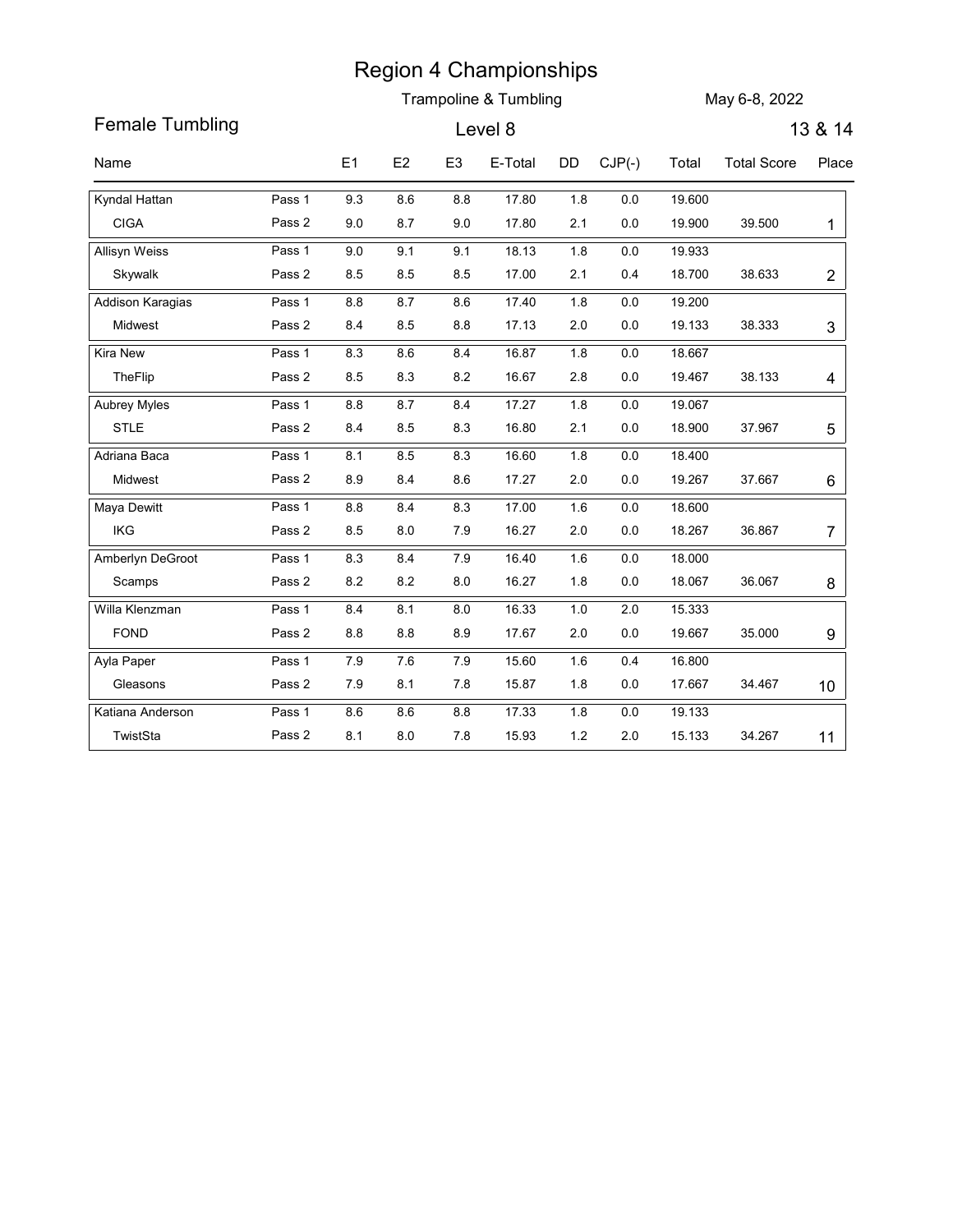|                               |                  |                  |                |                | <b>Trampoline &amp; Tumbling</b> |            |                |                  | May 6-8, 2022      |                |
|-------------------------------|------------------|------------------|----------------|----------------|----------------------------------|------------|----------------|------------------|--------------------|----------------|
| <b>Female Tumbling</b>        |                  |                  |                |                | Level 8                          |            |                |                  |                    | 15 & Over      |
| Name                          |                  | E <sub>1</sub>   | E2             | E <sub>3</sub> | E-Total                          | DD         | $CJP(-)$       | Total            | <b>Total Score</b> | Place          |
|                               |                  |                  |                |                |                                  |            |                |                  |                    |                |
| Trista Morgan<br>HighEne      | Pass 1<br>Pass 2 | 8.3<br>8.5       | 8.6<br>8.7     | 8.8<br>8.3     | 17.13<br>17.00                   | 1.8<br>2.2 | $0.0\,$<br>0.0 | 18.933<br>19.200 | 38.133             | 1              |
| Ava Sicard                    | Pass 1           | 8.6              | 8.7            | 8.6            | 17.27                            | 1.6        | $0.0\,$        | 18.867           |                    |                |
| HighEne                       | Pass 2           | 8.2              | 8.7            | 8.5            | 16.93                            | 1.9        | 0.0            | 18.833           | 37.700             | $\overline{c}$ |
| Rylie Vanausdoll              | Pass 1           | 7.9              | 8.8            | 8.4            | 16.73                            | 1.8        | $0.0\,$        | 18.533           |                    |                |
| TopStar                       | Pass 2           | 8.4              | 8.4            | 8.5            | 16.87                            | 2.1        | 0.0            | 18.967           | 37.500             | $\mathfrak{S}$ |
| Maya Anderson                 | Pass 1           | 8.6              | 8.5            | 8.5            | 17.07                            | 1.7        | $0.0\,$        | 18.767           |                    |                |
| Skywalk                       | Pass 2           | 8.1              | 8.5            | 7.9            | 16.33                            | 1.9        | 0.0            | 18.233           | 37.000             | 4              |
| Michelle Unes                 | Pass 1           | 8.1              | 8.6            | 8.3            | 16.67                            | 1.7        | $0.0\,$        | 18.367           |                    |                |
| FOND                          | Pass 2           | 7.9              | $8.6\,$        | $8.2\,$        | 16.47                            | $2.0\,$    | 0.0            | 18.467           | 36.833             | 5              |
| Rylie McCulloch               | Pass 1           | 8.6              | 8.9            | 8.2            | 17.13                            | 1.6        | $0.0\,$        | 18.733           |                    |                |
| <b>TCT</b>                    | Pass 2           | $8.2\,$          | 8.5            | $8.0\,$        | 16.47                            | $2.0\,$    | 0.4            | 18.067           | 36.800             | 6              |
| Regan Stefanoni               | Pass 1           | $7.8$            | 8.3            | 8.4            | 16.33                            | 1.7        | 0.0            | 18.033           |                    |                |
| <b>TCT</b>                    | Pass 2           | $7.9$            | 8.3            | $8.5\,$        | 16.47                            | $2.0\,$    | 0.0            | 18.467           | 36.500             | 7              |
| Mae Binkowski                 | Pass 1           | $7.9$            | 8.5            | $8.0\,$        | 16.27                            | 1.6        | 0.0            | 17.867           |                    |                |
| ESCX                          | Pass 2           | 8.4              | 8.4            | $8.2\,$        | 16.67                            | 1.9        | 0.0            | 18.567           | 36.433             | 8              |
| Kennedy Cardwell              | Pass 1           | 8.0              | 8.4            | 8.2            | 16.40                            | 1.6        | 0.0            | 18.000           |                    |                |
| Gleasons                      | Pass 2           | 7.9              | 8.4            | $8.3\,$        | 16.40                            | 1.8        | $0.0\,$        | 18.200           | 36.200             | 9              |
| <b>Riley Cain</b><br>Airborne | Pass 1<br>Pass 2 | $7.8\,$<br>$7.7$ | 8.3<br>$8.3\,$ | $7.9$<br>8.1   | 16.00<br>16.07                   | 1.6<br>1.9 | 0.0<br>$0.0\,$ | 17.600<br>17.967 | 35.567             |                |
| Ainsley Loredo                | Pass 1           | 7.7              | 8.1            | 8.0            | 15.87                            | 1.7        | 0.0            | 17.567           |                    | 10             |
| Integrit                      | Pass 2           | $7.8$            | $8.0\,$        | $7.8$          | 15.73                            | $2.0\,$    | 0.0            | 17.733           | 35.300             | 11             |
| Brynn Ashley-Grochowsk        | Pass 1           | $7.9$            | 8.4            | $8.2\,$        | 16.33                            | 1.6        | 0.0            | 17.933           |                    |                |
| <b>TCT</b>                    | Pass 2           | 7.1              | 7.3            | $7.2\,$        | 14.40                            | 1.9        | $0.0\,$        | 16.300           | 34.233             | 12             |
| Olivia Nadolny                | Pass 1           | $8.0\,$          | 7.8            | $7.6\,$        | 15.60                            | 1.6        | 0.0            | 17.200           |                    |                |
| ${\sf LGA}$                   | Pass 2           | $7.2\,$          | 7.5            | 6.9            | 14.40                            | 1.9        | $2.0$          | 14.300           | 31.500             | 13             |
| Abigail Garcia                | Pass 1           | $7.2\,$          | 7.3            | $6.7\,$        | 14.13                            | $1.1$      | $2.0\,$        | 13.233           |                    |                |
| Skywalk                       | Pass 2           | $7.6\,$          | 8.1            | $7.5\,$        | 15.47                            | $2.0\,$    | 0.4            | 17.067           | 30.300             | 14             |
| Alysia Wallace                | Pass 1           | $6.8\,$          | 6.9            | $6.6\,$        | 13.53                            | $1.0\,$    | $2.0\,$        | 12.533           |                    |                |
| <b>GMSTR</b>                  | Pass 2           | $7.9$            | 8.1            | $7.6\,$        | 15.73                            | $2.0\,$    | $0.0\,$        | 17.733           | 30.267             | 15             |
| Abby Audiss                   | Pass 1           | $7.2\,$          | 7.2            | $7.0\,$        | 14.27                            | $1.0\,$    | $2.0\,$        | 13.267           |                    |                |
| Skywalk                       | Pass 2           | 7.4              | $7.4$          | $7.6\,$        | 14.93                            | 1.9        | 0.4            | 16.433           | 29.700             | 16             |
| D'myia Cox                    | Pass 1           | 8.0              | 8.1            | 8.0            | 16.07                            | 1.7        | 0.0            | 17.767           |                    |                |
| Skywalk                       | Pass 2           | $6.7\,$          | $6.2\,$        | $6.2\,$        | 12.73                            | $1.2\,$    | $2.0$          | 11.933           | 29.700             | 17             |
| Elizabeth Plumb               | Pass 1           | $7.3$            | 7.6            | $7.3$          | 14.80                            | 1.5        | 2.4            | 13.900           |                    |                |
| MissMar                       | Pass 2           | $3.6\,$          | 3.6            | $3.7\,$        | 7.27                             | 0.3        | $2.0\,$        | 5.567            | 19.467             | 18             |

 $\overline{\phantom{a}}$ 

 $\overline{\phantom{a}}$ 

 $\overline{\phantom{a}}$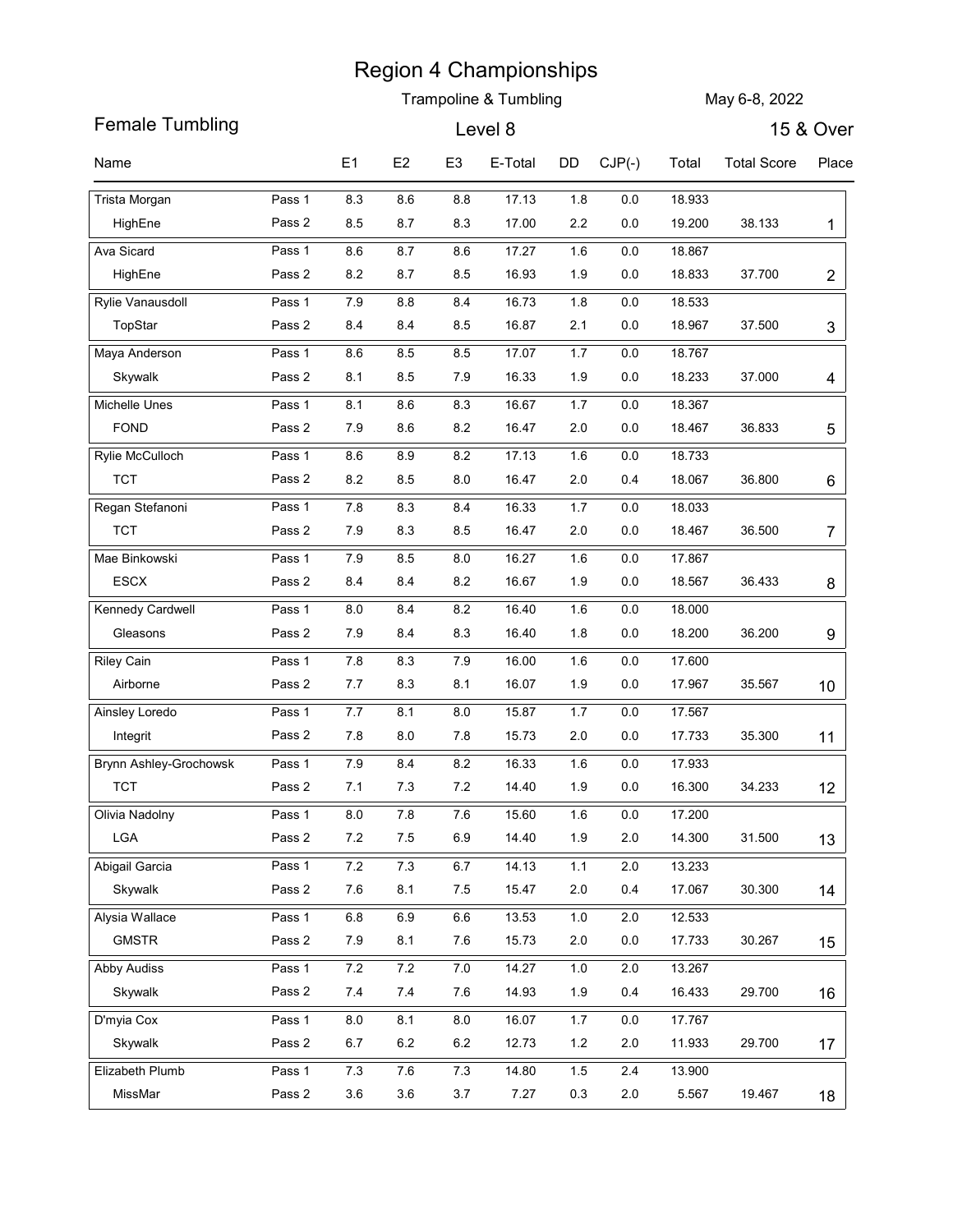|                 |        |                |     |                | <b>Region 4 Championships</b>    |     |          |       |                    |           |
|-----------------|--------|----------------|-----|----------------|----------------------------------|-----|----------|-------|--------------------|-----------|
| Female Tumbling |        |                |     |                | Trampoline & Tumbling<br>Level 8 |     |          |       | May 6-8, 2022      | 15 & Over |
| Name            |        | E <sub>1</sub> | E2  | E <sub>3</sub> | E-Total                          | DD  | $CJP(-)$ | Total | <b>Total Score</b> | Place     |
| Kayla Winchel   | Pass 1 | 4.4            | 4.3 | 4.4            | 8.73                             | 0.5 | 2.0      | 7.233 |                    |           |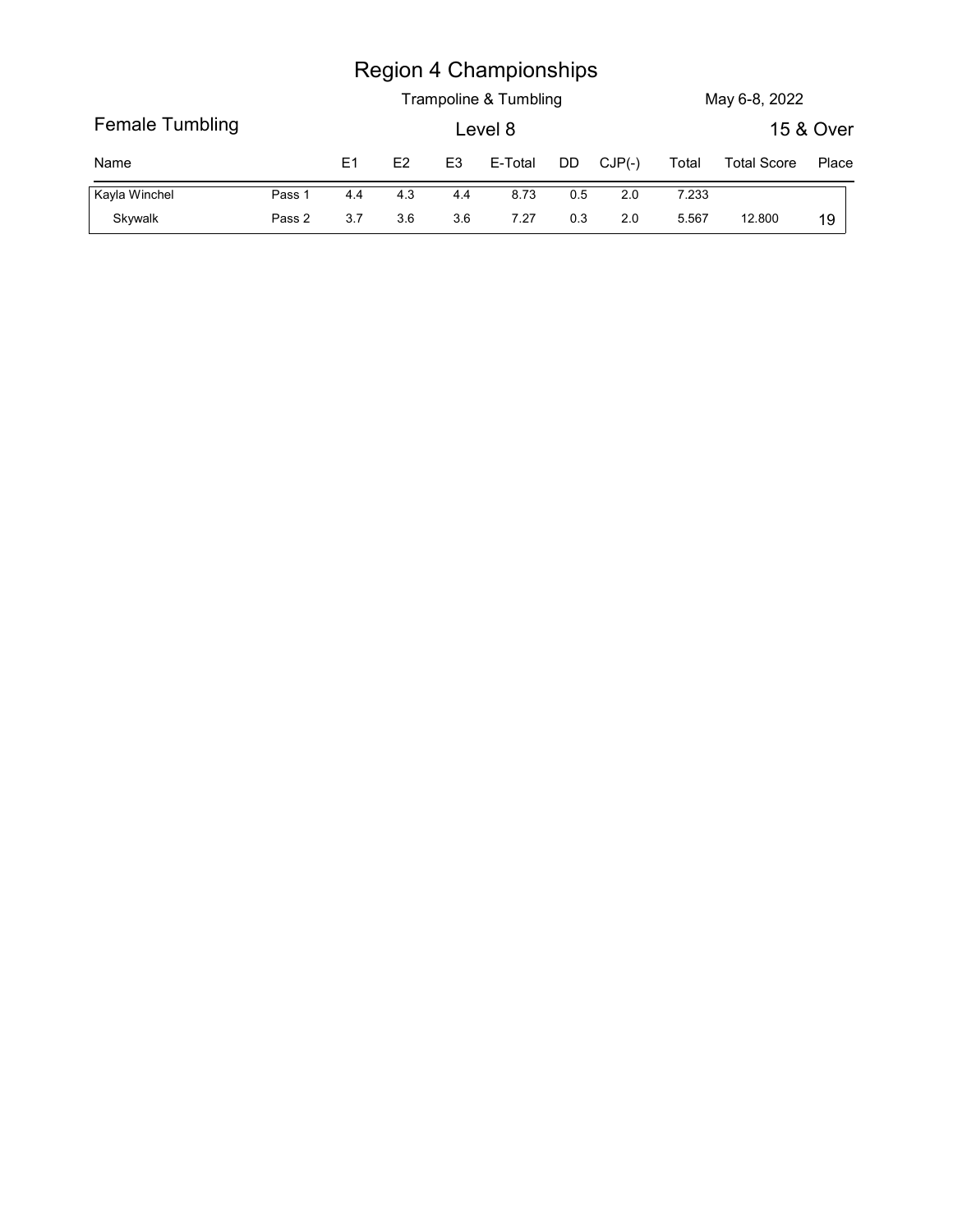|                 |        |                |     |                | <b>Region 4 Championships</b> |         |          |        |                    |        |
|-----------------|--------|----------------|-----|----------------|-------------------------------|---------|----------|--------|--------------------|--------|
|                 |        |                |     |                | Trampoline & Tumbling         |         |          |        | May 6-8, 2022      |        |
| Female Tumbling |        |                |     |                | Level 9                       |         |          |        |                    | 9 & 10 |
| Name            |        | E <sub>1</sub> | E2  | E <sub>3</sub> | E-Total                       | DD      | $CJP(-)$ | Total  | <b>Total Score</b> | Place  |
| Lexi Arredondo  | Pass 1 | $9.0\,$        | 9.0 | 8.7            | 17.80                         | $2.8\,$ | $0.0\,$  | 20.600 |                    |        |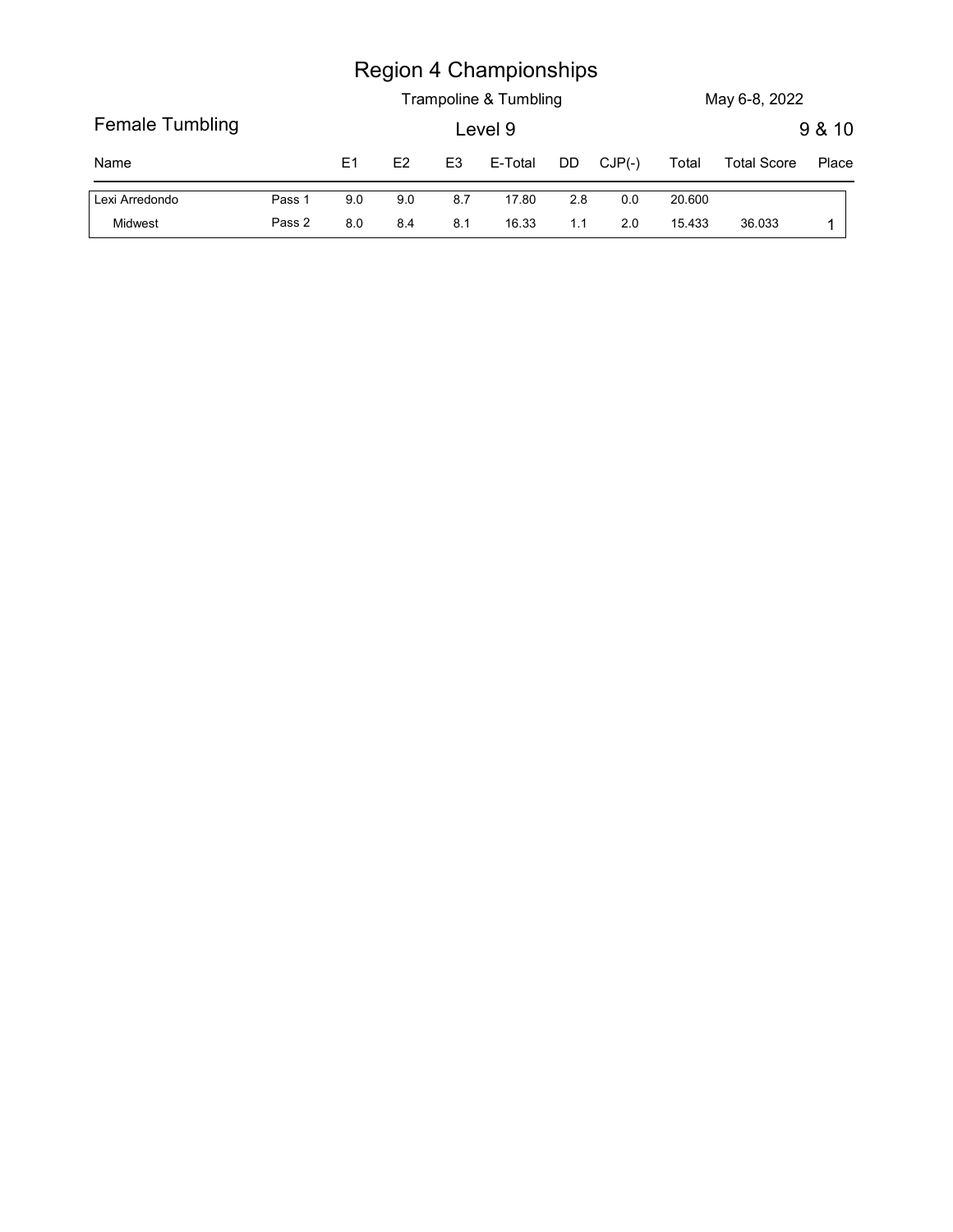|                 |        |     |               |                | <b>Region 4 Championships</b><br>Trampoline & Tumbling |     |          |        | May 6-8, 2022      |                  |
|-----------------|--------|-----|---------------|----------------|--------------------------------------------------------|-----|----------|--------|--------------------|------------------|
| Female Tumbling |        |     |               |                | Level 9                                                |     |          |        |                    |                  |
| Name            |        | E1  | $\mathsf{E}2$ | E <sub>3</sub> | E-Total                                                | DD  | $CJP(-)$ | Total  | <b>Total Score</b> | 11 & 12<br>Place |
| Hadley Jossart  | Pass 1 | 8.1 | 8.1           | 8.6            | 16.53                                                  | 2.4 | $0.0\,$  | 18.933 |                    |                  |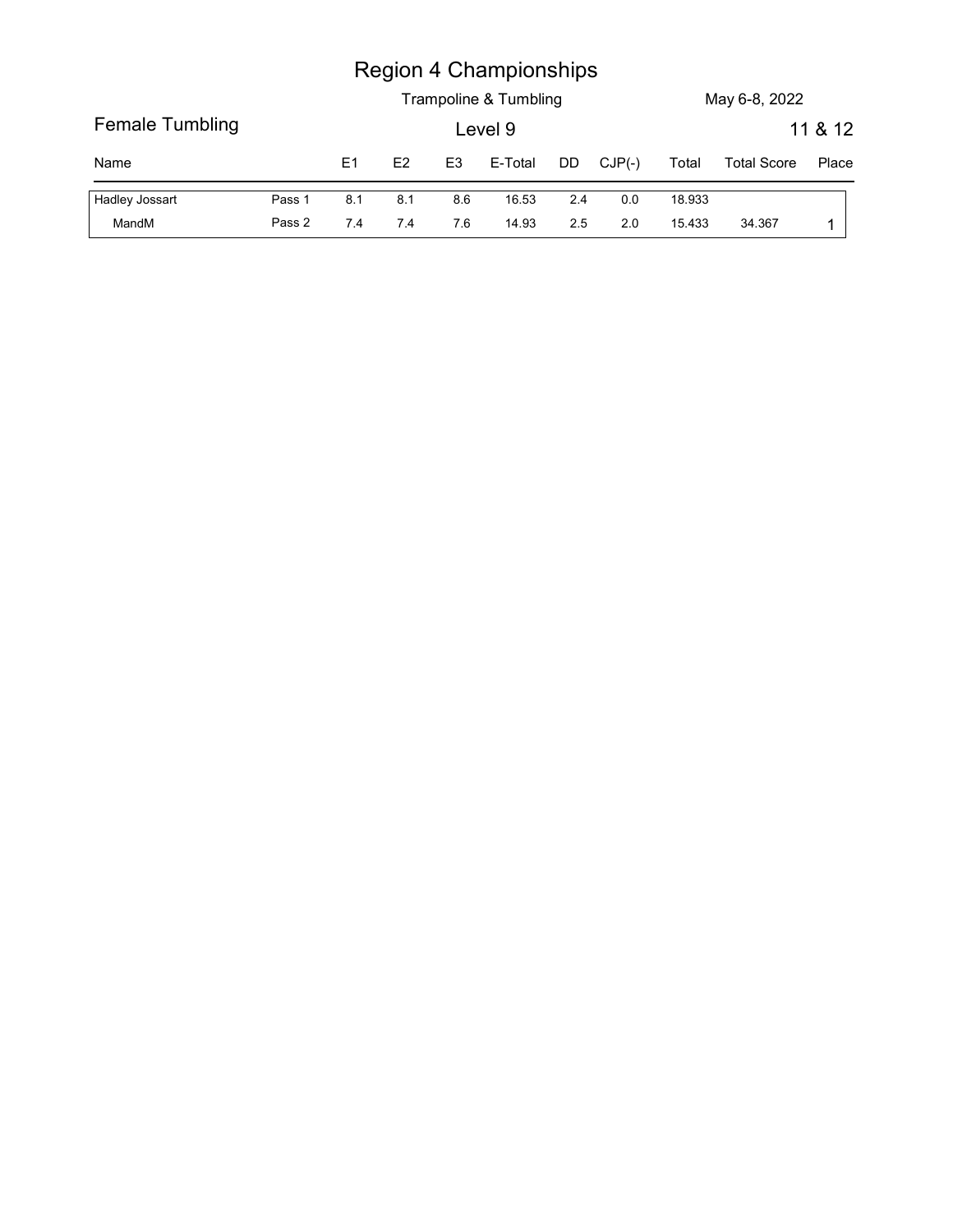Region 4 Championships<br>
Female Tumbling<br>
Name E1 E2 E3 E-Total DD CJP(-) Total Total Score Place<br>
Name E1 E2 E3 E-Total DD CJP(-) Total Total Score Place<br>
Althea Zinmer Pass 1 8.5 9.0 8.8 17.53 2.7 0.0 20.233<br>
Midwest Pass Region 4 Championships<br>
Female Tumbling<br>
Female Tumbling<br>
Level 9<br>
Name<br>
E1 E2 E3 E-Total DD CJP(-) Total Total Score Place<br>
Althea Zinmer<br>
Pass 1 8.5 9.0 8.8 17.53 2.7 0.0 20.233<br>
Midwest<br>
Pass 2 8.5 8.9 8.8 17.47 3.2 0.0 Trampoline & Tumbling May 6-8, 2022 Region 4 Championships<br>
Trampoline & Tumbling<br>
Level 9 13 & 14<br>
E1 E2 E3 E-Total DD CJP(-) Total Total Score Place<br>
8.5 9.0 8.8 17.53 2.7 0.0 20.233<br>
8.5 8.9 8.8 17.47 3.2 0.0 20.667 40.900 1<br>
8.6 8.9 8.4 17.27 2.7 0.0 19. Midwest Althea Zinmer Region 4 Championships<br>
Trampoline & Tumbling<br>
Level 9 13 & 14<br>
E1 E2 E3 E-Total DD CJP(-) Total Total Score Place<br>
8.5 9.0 8.8 17.53 2.7 0.0 20.233<br>
8.5 8.9 8.8 17.47 3.2 0.0 20.667 40.900 1<br>
8.6 8.9 8.4 17.27 2.7 0.0 19.  $2.7$  0.0 20.233 and 20.233 and 20.233 and 20.233 and 20.233 and 20.233 and 20.233 and 20.233 and 20.233 and 20.233 and 20.233 and 20.233 and 20.233 and 20.233 and 20.233 and 20.233 and 20.233 and 20.233 and 20.233 and 20 20.667 0.0  $1 \vert$ Pass 1 8.5 9.0 8.8 17.53 2.7 Pass 2 8.5 8.9 8.8 17.47 3.2 8.6 8.9 8.4 17.27 Kris Pow **Pass 2** 8.6 8.6 8.7 17.27 Aleaha Odle Pass 1 8.6 8.9 Region 4 Championships<br>
Trampoline & Tumbling<br>
Level 9<br>
13 & 14<br>
18 18 19<br>
8.6 8.9 8.8 17.53 2.7 0.0 20.233<br>
8.5 8.9 8.8 17.47 3.2 0.0 20.667 40.900 1<br>
8.6 8.9 8.8 17.47 2.7 0.0 19.967<br>
8.6 8.9 8.4 17.27 2.7 0.0 19.967<br>
8. 2.7 0.0 19.967 40.333 2 0.0 20.367 2 Pass 1 8.6 8.9 8.4 17.27 2.7 Pass 2 8.6 8.6 8.7 17.27 3.1 Region 4 Championships<br>
Trampoline & Tumbling<br>
Level 9 13 & 14<br>
E1 E2 E3 E-Total DD CJP(-) Total Total Score Place<br>
8.5 9.0 8.8 17.53 2.7 0.0 20.233<br>
8.5 8.9 8.8 17.47 3.2 0.0 20.667 40.900 1<br>
8.6 8.9 8.4 17.27 2.7 0.0 19. Midwest Aubrey Kurczewski Region 4 Championships<br>
Trampoline & Tumbling<br>
Level 9<br>
13 & 14<br>
E1 E2 E3 E-Total DD CJP(-) Total Total Score Place<br>
8.5 9.0 8.8 17.53 2.7 0.0 20.233<br>
8.5 8.9 8.8 17.47 3.2 0.0 20.667 40.900 1<br>
8.6 8.9 8.4 17.27 2.7 0.0 19 19.333 2.8 0.0 0.0 20.300 39.633 3  $3 \mid$ Pass 1 8.5 8.4 7.9 16.53 2.8 Pass 2 8.7 8.6 8.2 17.00 3.3 Region 4 Championships<br>
Trampoline & Tumbling<br>
Level 9<br>
13 & 14<br>
17.52 63 6.17.53 2.7 0.0 20.233<br>
8.5 8.9 8.8 17.53 2.7 0.0 20.233<br>
8.5 8.9 8.8 17.47 3.2 0.0 20.667 40.900 1<br>
8.6 8.9 8.4 17.27 2.7 0.0 19.967<br>
8.6 8.6 8.7 1 TCT Pass 2 Rylee Kuhn Pass 1 7.9 8.2 **Region 4 Championships**<br>
Trampoline & Tumbling<br>
Level 9 13 & 14<br>
13 & 14<br>
13 & 14<br>
13 & 14<br>
13 & 14<br>
13 & 14<br>
13 & 14<br>
13 & 14<br>
13 & 14<br>
13 & 14<br>
13 & 14<br>
13 & 14<br>
13 & 14<br>
13 & 14<br>
13 & 17<br>
13 & 16<br>
1996<br>
1996<br>
1996<br>
199 18.233 2.5 0.0 0.0 19.000 37.233 4 4 Pass 1 7.9 8.2 7.5 15.73 2.5 Region 4 Championships<br>
Trampoline & Tumbling<br>
Level 9<br>
13 & 14<br>
15 1 2 2 53 E-Total DD CJP(-) Total Total Score Place<br>
8.5 9.0 8.8 17.53 2.7 0.0 20.233<br>
8.5 8.9 8.8 17.47 3.2 0.0 20.867 40.900 1<br>
8.6 8.9 8.4 17.27 2.7 0.0 TopStar Lainey Jacobs Pass 1 8.2 7.9 Region 4 Championships<br>
Trampoline & Tumbling<br>
Level 9 13 & 14<br>
51 E2 E3 E-Total DD CJP(c) Total Total Score Place<br>
8.5 9.0 8.8 17.53 2.7 0.0 20.233<br>
8.5 8.9 8.8 17.47 3.2 0.0 20.667 40.900 1<br>
8.6 8.9 8.4 17.27 2.7 0.0 19. 1.9 2.0 15.900 2.0 15.367 31.267 5  $5 \mid$ Pass 1 8.2 7.9 7.9 16.00 1.9 Pass 2 7.8 7.8 7.6 15.47 1.9 Region 4 Championships<br>
Trampoline & Tumbling<br>
Level 9 13 & 14<br>
5.1 6.2 63 6.7 13.53 2.7 0.0 20.83<br>
6.5 8.9 8.8 17.47 3.2 0.0 20.867 40.900 1<br>
6.6 8.9 8.4 17.27 2.7 0.0 19.967<br>
6.6 8.6 8.7 17.27 3.1 0.0 20.367 40.303 2<br>
6. TwistSta Pass 2 4.6 4.5 Ali Smith Pass 1 7.1 7.0 4.6 4.5 4.4 9.00 1.9 22.900 14.000 1.8 2.0 2.0 8.900 22.900 6 6 Pass 1 7.1 7.0 7.2 14.20 1.8 Pass 2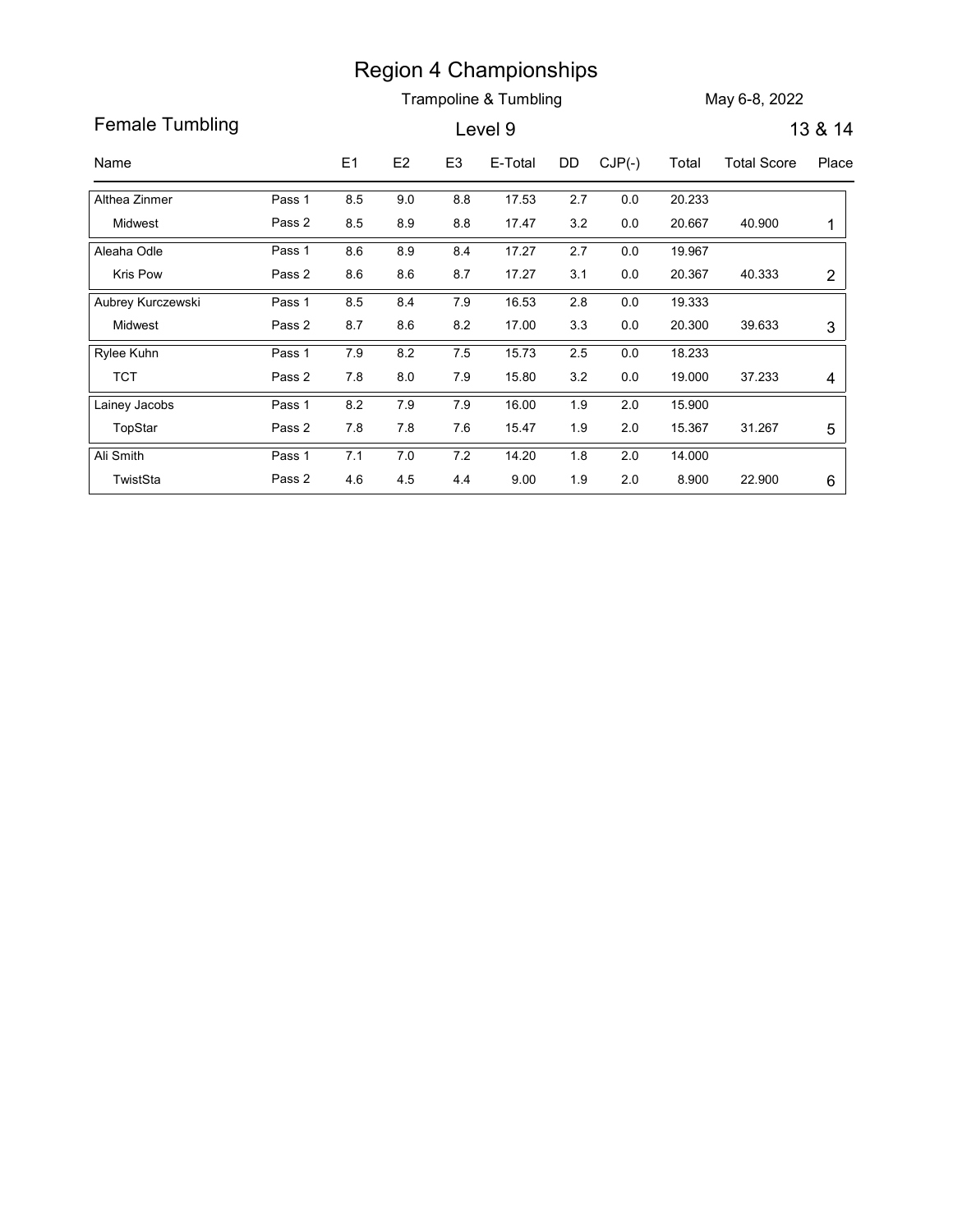|                                |                  |            |            |                | <b>Region 4 Championships</b> |            |                |                  |                    |                |
|--------------------------------|------------------|------------|------------|----------------|-------------------------------|------------|----------------|------------------|--------------------|----------------|
| Female Tumbling                |                  |            |            |                | Trampoline & Tumbling         |            |                |                  | May 6-8, 2022      |                |
|                                |                  |            |            |                | Level 9                       |            |                |                  |                    | 15 & Over      |
| Name                           |                  | E1         | E2         | E <sub>3</sub> | E-Total                       | DD         | $CJP(-)$       | Total            | <b>Total Score</b> | Place          |
| <b>Aislinn Hayes</b>           | Pass 1           | 8.7        | 9.0        | 8.7            | 17.60                         | 2.8        | $0.0\,$        | 20.400           |                    |                |
| TwistSta                       | Pass 2           | 9.0        | 9.1        | 8.7            | 17.87                         | 4.2        | $0.0\,$        | 22.067           | 42.467             | $\mathbf{1}$   |
| Ava Orders                     | Pass 1           | 8.5        | $8.2\,$    | 7.7            | 16.27                         | 2.7        | $0.0\,$        | 18.967           |                    |                |
| Integrit                       | Pass 2           | 8.6        | $8.5\,$    | 8.0            | 16.73                         | 3.1        | $0.0\,$        | 19.833           | 38.800             | $\overline{c}$ |
| Leah Uetrecht                  | Pass 1           | 8.5        | 8.1        | 7.9            | 16.33                         | 2.7        | $0.0\,$        | 19.033           |                    |                |
| HighEne                        | Pass 2           | 8.0        | 8.1        | 7.8            | 15.93                         | 2.9        | $0.0\,$        | 18.833           | 37.867             | 3              |
| Sophia Wallace<br><b>GMSTR</b> | Pass 1<br>Pass 2 | 8.2<br>7.5 | 8.2<br>7.8 | 8.0<br>7.4     | 16.27<br>15.13                | 2.7<br>3.4 | $0.0\,$<br>0.0 | 18.967<br>18.533 | 37.500             | 4              |
|                                | Pass 1           | 8.1        | 8.6        | 8.6            | 16.87                         | 2.7        | 0.0            | 19.567           |                    |                |
| Kayli Mohror                   |                  |            |            | 7.9            | 15.87                         | 1.6        | $2.0\,$        | 15.467           | 35.033             | 5              |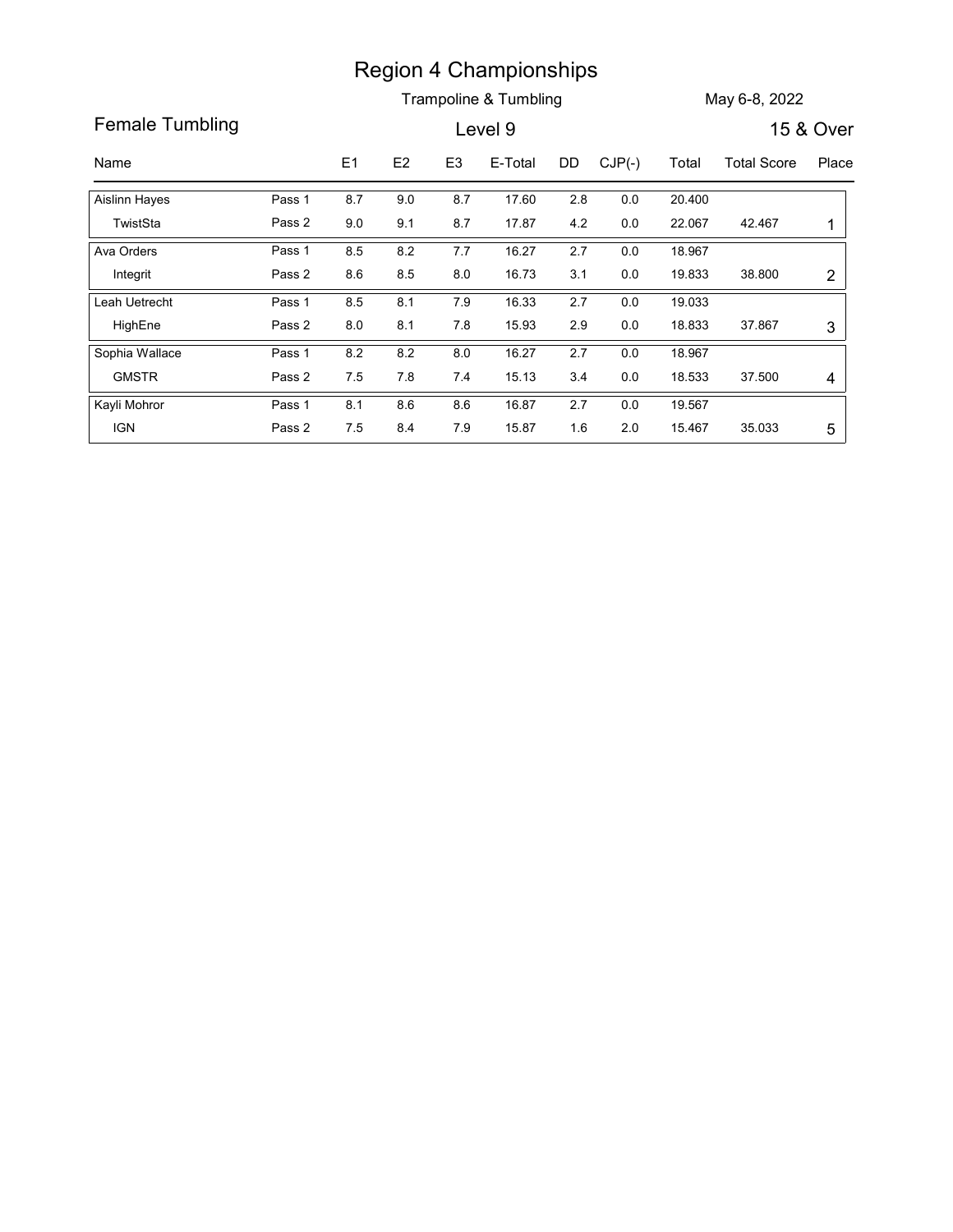|                   |        |                |     |                | <b>Region 4 Championships</b> |     |          |        |                    |         |
|-------------------|--------|----------------|-----|----------------|-------------------------------|-----|----------|--------|--------------------|---------|
|                   |        |                |     |                | Trampoline & Tumbling         |     |          |        | May 6-8, 2022      |         |
| Female Tumbling   |        |                |     |                | Level 10                      |     |          |        |                    | 13 & 14 |
| Name              |        | E <sub>1</sub> | E2  | E <sub>3</sub> | E-Total                       | DD  | $CJP(-)$ | Total  | <b>Total Score</b> | Place   |
| Priscilla Sanchez | Pass 1 | 8.5            | 8.7 | 8.3            | 17.00                         | 3.5 | $0.2\,$  | 20.300 |                    |         |